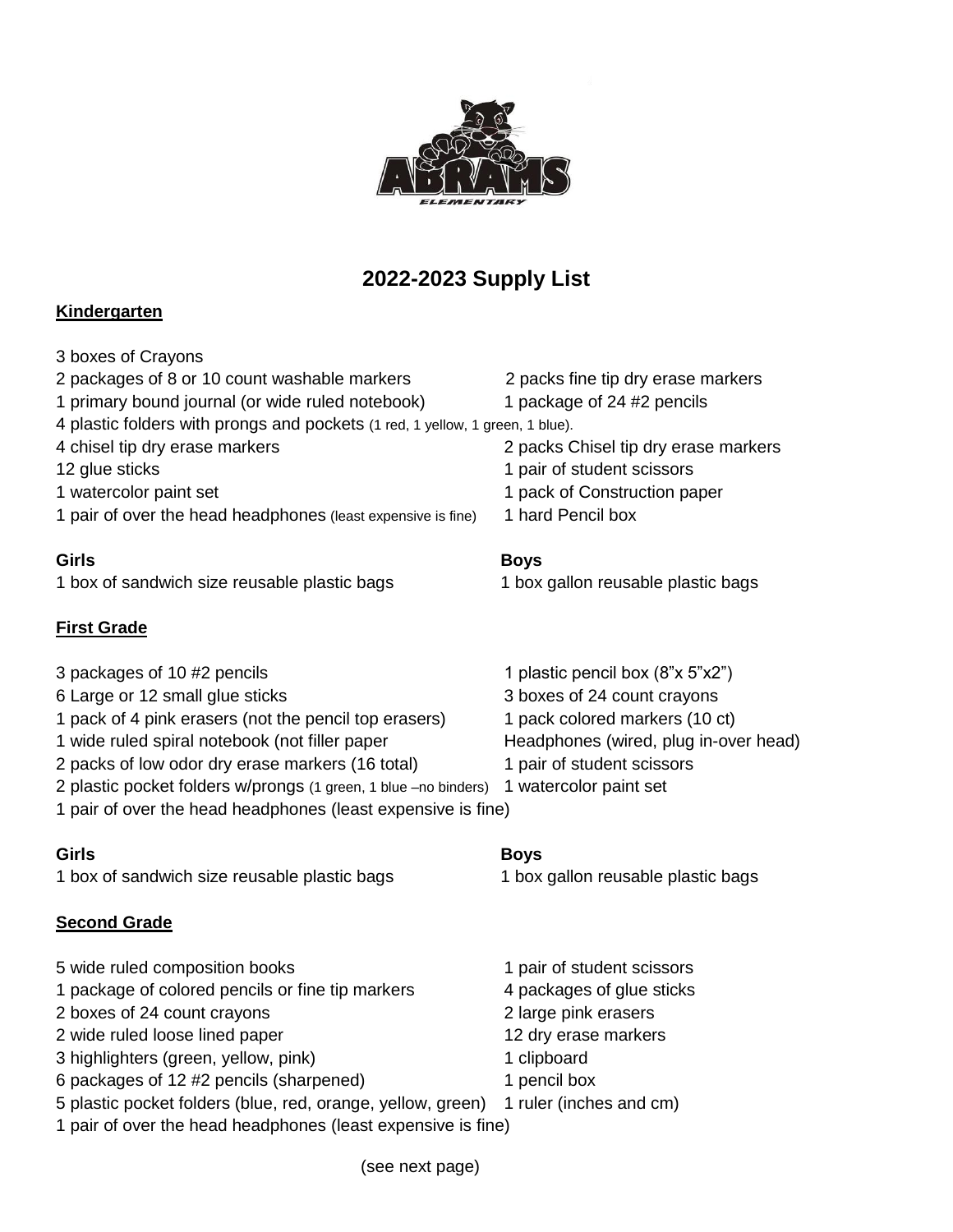#### **Girls Boys**

1 box of gallon Ziploc bags 1 box of quart Ziploc bags

### **Third Grade**

| <u>11111 a craac</u>                                                                                                                                                                                                                                                                                                                                                                                                                                                                                                           |                                                                                                                                                                                                                                           |
|--------------------------------------------------------------------------------------------------------------------------------------------------------------------------------------------------------------------------------------------------------------------------------------------------------------------------------------------------------------------------------------------------------------------------------------------------------------------------------------------------------------------------------|-------------------------------------------------------------------------------------------------------------------------------------------------------------------------------------------------------------------------------------------|
| 5 Composition notebooks<br>1-1 $\frac{1}{2}$ " three ring binder with pockets<br>1 package of binder subject dividers<br>2 packages of wide ruled notebook paper<br>1 package of black permanent markers<br>1 box of colored pencils<br>4 package of dry erase markers (4pk)<br>1 pencil box or pouch<br>1 Sterlite Plastic Storage Cube/file crate, 17 1/4" Lx14 1/4" Wx10<br>5 glue sticks<br>1 pair of over the head headphones (least expensive is fine)                                                                   | 2 packages of 24 #2 pencils<br>2 plastic pocket folders<br>4 Erasers<br>1 pack of multi colored highlighters<br>1 box of crayons<br>1 ruler<br>1 pair of scissors<br>1 set of headphones<br>4 pack of black permanent regular tip markers |
| Girls                                                                                                                                                                                                                                                                                                                                                                                                                                                                                                                          | <b>Boys</b>                                                                                                                                                                                                                               |
| 1 pack of gallon sized plastic bags                                                                                                                                                                                                                                                                                                                                                                                                                                                                                            | 1 pack of quart sized plastic bags                                                                                                                                                                                                        |
| <b>Fourth Grade</b><br>4 college ruled composition books<br>5 colored pocket prong folders (red, blue, green, yellow)<br>1 package of multi colored highlighters<br>1 package fine point dry erase markers<br>1 stylus (for use with Chromebooks) - least expensive is fine<br>1 pair of over the head Headphones (for use with Chromebooks, least expensive is fine)<br>2 packages of mechanical lead pencils with lead 0.7 or 4 packages of #2 pencils<br>1 Sterlite Plastic Storage Cube/file crate, 17 1/4" Lx14 1/4" Wx10 | 1 box of colored pencils<br>5 packages of post it notes<br>1 pair of student scissors<br>2 pink erasers<br>4 pack of thin tip permanent black markers                                                                                     |
| Girls                                                                                                                                                                                                                                                                                                                                                                                                                                                                                                                          | <b>Boys</b>                                                                                                                                                                                                                               |
| 1 pack of gallon sized plastic bags                                                                                                                                                                                                                                                                                                                                                                                                                                                                                            | 1 pack of quart sized plastic bags                                                                                                                                                                                                        |
| <b>Fifth Grade</b><br>8 dry erase markers<br>1 pack of lined notebook paper<br>1-2 black fine point permanent markers<br>4 packages of 24 #2 pencils<br>1 small hand sharpener<br>5 glue sticks<br>5 pocket folders (blue, green, yellow, red, purple 1 each)<br>1 Sterlite Plastic Storage Cube/file crate, 17 1/4" Lx14 1/4" Wx10 4 pack of thick tip black permanent markers                                                                                                                                                | 6 packs of post it notes<br>6 composition notebooks<br>1 pencil bag (no boxes)<br>5 large pink erasers<br>1 pair of student scissors<br>1 box of crayons or colored pencils<br>1 pack multi colored Highlighters                          |
| Girls                                                                                                                                                                                                                                                                                                                                                                                                                                                                                                                          | <b>Boys</b>                                                                                                                                                                                                                               |

1 box gallon size reusable plastic bags 1 box quart sized plastic bags